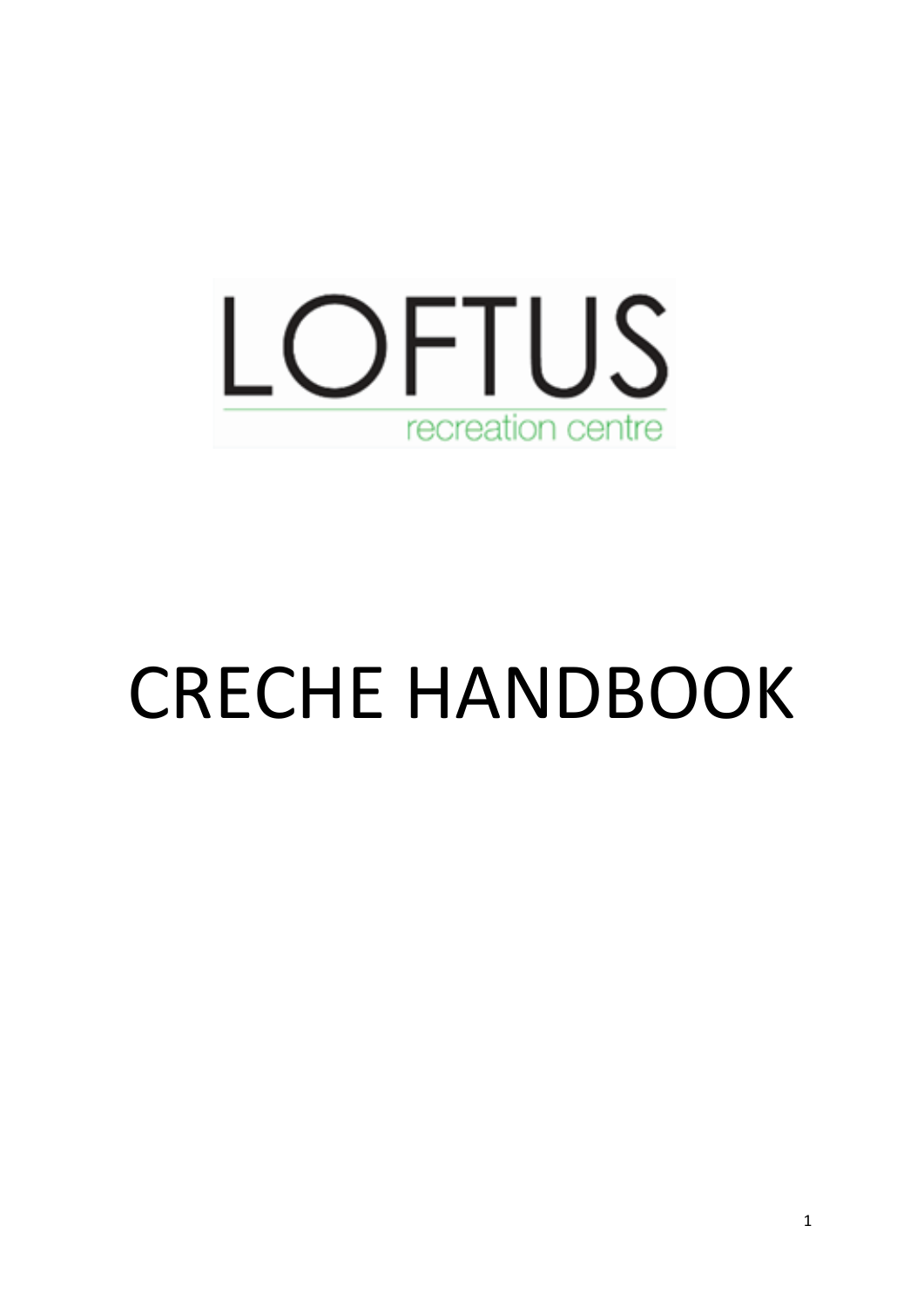

# **Contents**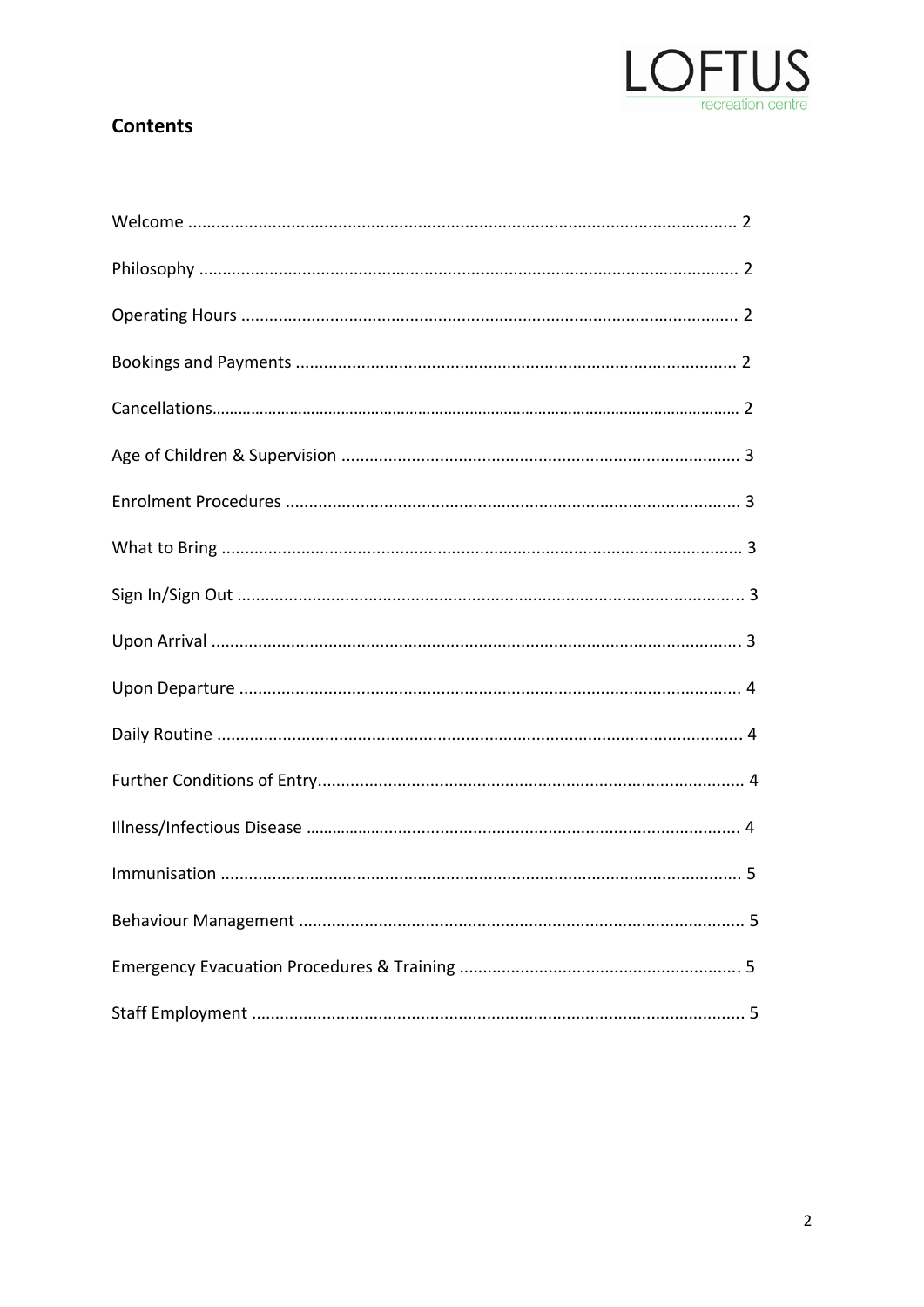# **Welcome**

Welcome to Loftus Crèche. Please read this information carefully to assist you in settling your child into the Centre and to answer any questions you may have.

As part of our commitment to customer service, we offer childcare to all patrons using the Centre. Our aim Loftus Crèche is to provide high quality care for your children while you use our facility.

# **Philosophy**

The Childcare Facility is a child focused place where:

- All children have the right to feel safe and secure in their environment.
- The value of play is important; children have opportunities for various types of play.
- All children are treated with respect and individuality in their development domains: social, emotional, physical, cognitive, cultural, and ethnic.
- All families are made to feel valued.
- Our resources and activities are safe and developmentally age appropriate.

# **Operating Hours**

|            | Monday to Friday $9.00$ am $-12.00$ pm | The Crèche is closed on public holidays |
|------------|----------------------------------------|-----------------------------------------|
| Session I  | $9.00$ am – 10.30am                    | and 2 weeks over the Christmas and      |
| Session II | $10.30$ am $- 12.00$ pm                | New Year period.                        |

# **Bookings and Payments**

Bookings are essential and can be made from Friday 12pm for the following week, no earlier. All booking enquiries need to be texted to Doreen on 0415751688 and are only valid on confirmation. We cannot guarantee available spaces for last minute bookings. You will not automatically get a space for being a regular creche user.

Please note, an enrolment form must be completed and handed to the crèche on your child's first session, along with your child's immunisation history.

Payment is required at reception on the day of the booking prior to the session for nonmembers. Gym members have free access to the Crèche.

# **Cancellations**

To make sure everyone has access to the creche and we don't have to turn people away unnecessarily, we ask that you cancel any session you're not coming to with as much notice as possible, preferably at least 24hrs. If a session is cancelled with less than 2 hours notice i.e. after 7:30am for a 9:30am booking, your next creche visit will be \$5/child as a once-off fee. However, if you provide a medical certificate, the fee won't be charged.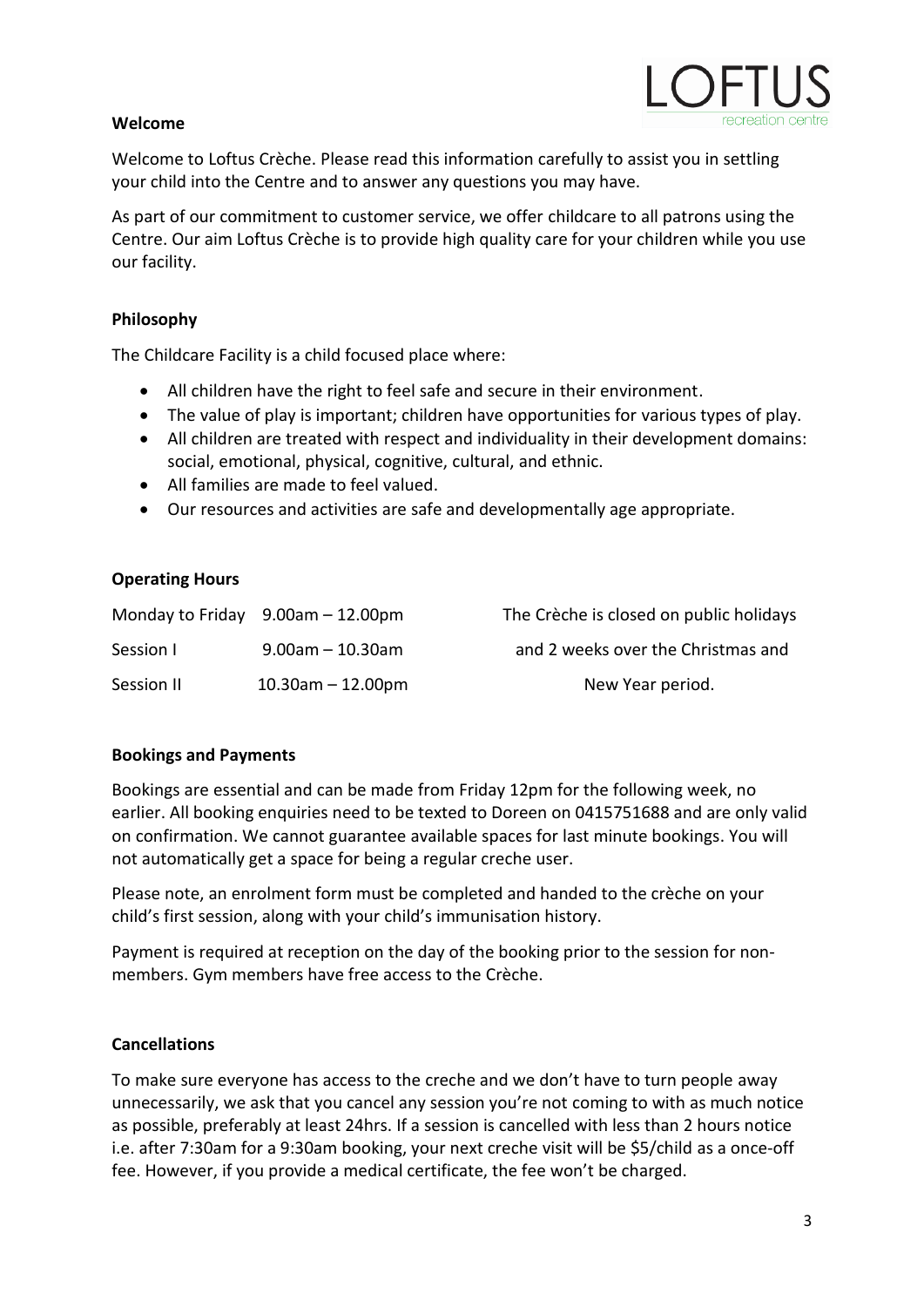

### **Age of Children & Supervision**

Our Crèche is licensed for up to 20 children at one time, aged 12 weeks to 12 years old.

We are using the WA Education and Care Services National Regulations 2012 as a guideline for our staff – child ratios:

- 1:4 for children under 24 months
- 1:5 for children 24 months 36 months
- 1:10 for children older than 36 months

#### **Enrolment Procedures**

An enrolment form must be completed prior to your child/children's first visit and at the beginning of each year, for that year. The information on this form authorises childcare staff to act in the case of an emergency, and gives the centre important information regarding medical issues, allergies, or custody details. Please notify us of any changes to care arrangements, medical details, or immunisation status. Your child/children's safety is of our highest concern.

### **What to Bring**

- A clearly labelled water bottle
- A pram for babies under 12 months and those who do not walk yet
- Milk/Formula for babies
- Comfort items such as dummy or teddy

#### **Sign In/Sign Out**

It is necessary to sign your child/children in and out upon each visit. Children's Services Regulations state that you MUST complete ALL information.

A person collecting your child other than yourself MUST be registered as an "authorised person" on the enrolment form and when necessary, identification must be provided before your child/children can be collected from the Crèche by such a person. When the pick-up person is not registered formally in writing by the child/children's parents or legal guardian, the child/children WILL NOT be released from the Crèche under any circumstances.

#### **Upon Arrival**

1. Sign your child/children in, completing ALL details.

2. Place drink bottles on the desk, making sure items are clearly labelled.

3. Inform staff of ANY specific requirements relating to the care of your child/children for the session. This may include feeding times, enrolment record updates, persons other than yourself collecting your child/children from care etc.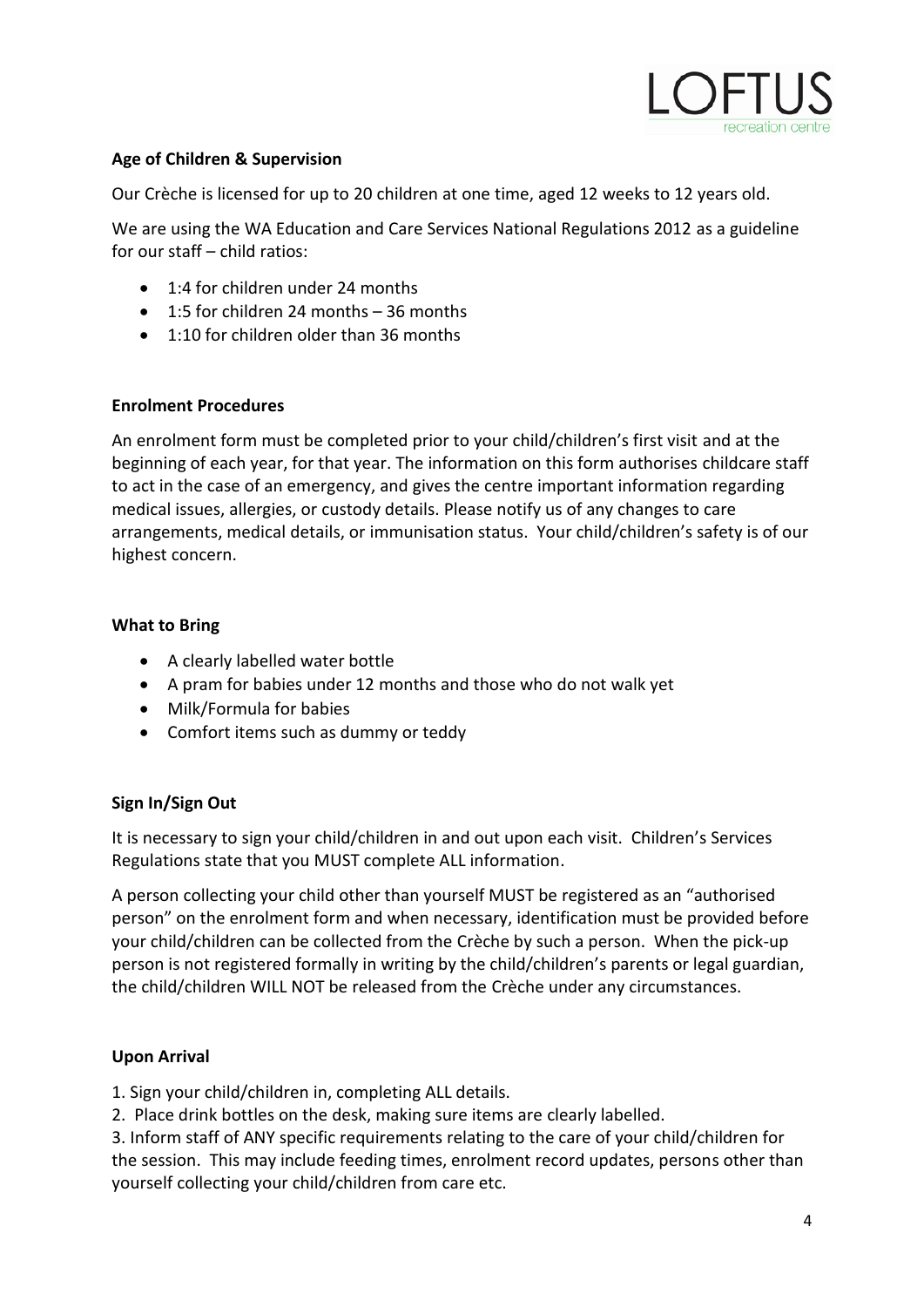

Please endeavour to adhere to the time of your booking since the number of children in the room at any one time is governed by strict regulations and affects the quality of care staff can provide.

### **Upon Departure**

- 1. Collect ALL your child/children's belongings.
- 2. Sign your child/children out along with the time of collection.

#### **Routine**

A formal routine is not adhered to due children arriving and departing from the Crèche at different times. In addition to this, a diverse range of children attend the facility, all varying ages and at different stages of development. To best meet the needs of each individual child, a flexible routine and approach is adopted. With this approach your child's own routine can be maintained. Resources are provided daily to meet the children's individual and group needs. We assist in fostering independence, responsibility, co-operative behaviour, problem solving skills, active play, and creativity.

#### **Further Conditions of Entry**

- We request that NO FOOD is brought into the Crèche.
- All children should be fed, changed or toileted prior to commencing their session. Staff do not change nappies.
- Parents/guardians will be notified if their child is overly distressed or needs attention such as a nappy change or in the event of an emergency. To assist us in locating you, details must be left in the specific section on the sign in/out form.
- Parents/guardians are not permitted to leave the centre whilst their children are in the care of the Crèche staff.
- We advise that children's toys remain at home so as they do not get misplaced or broken.

#### **Illness/Infectious Disease Procedure**

Please do not bring children into the Crèche if they are unwell or are showing early signs of fever, runny nose, vomiting, diarrhoea, or general illness. Crèche staff reserve the right to refuse entry if a child is showing obvious signs of illness. If your child had vomiting or diarrhoea, they should not come back to care for 48 hours after their last episode of either.

Should staff discover your child is unwell during their stay, you or any other nominated emergency contact on the child's enrolment form will be notified immediately of the situation and the child's symptoms. Other attending patrons will also be notified of the illness when required, to take the necessary precautions. Confirmation from a doctor may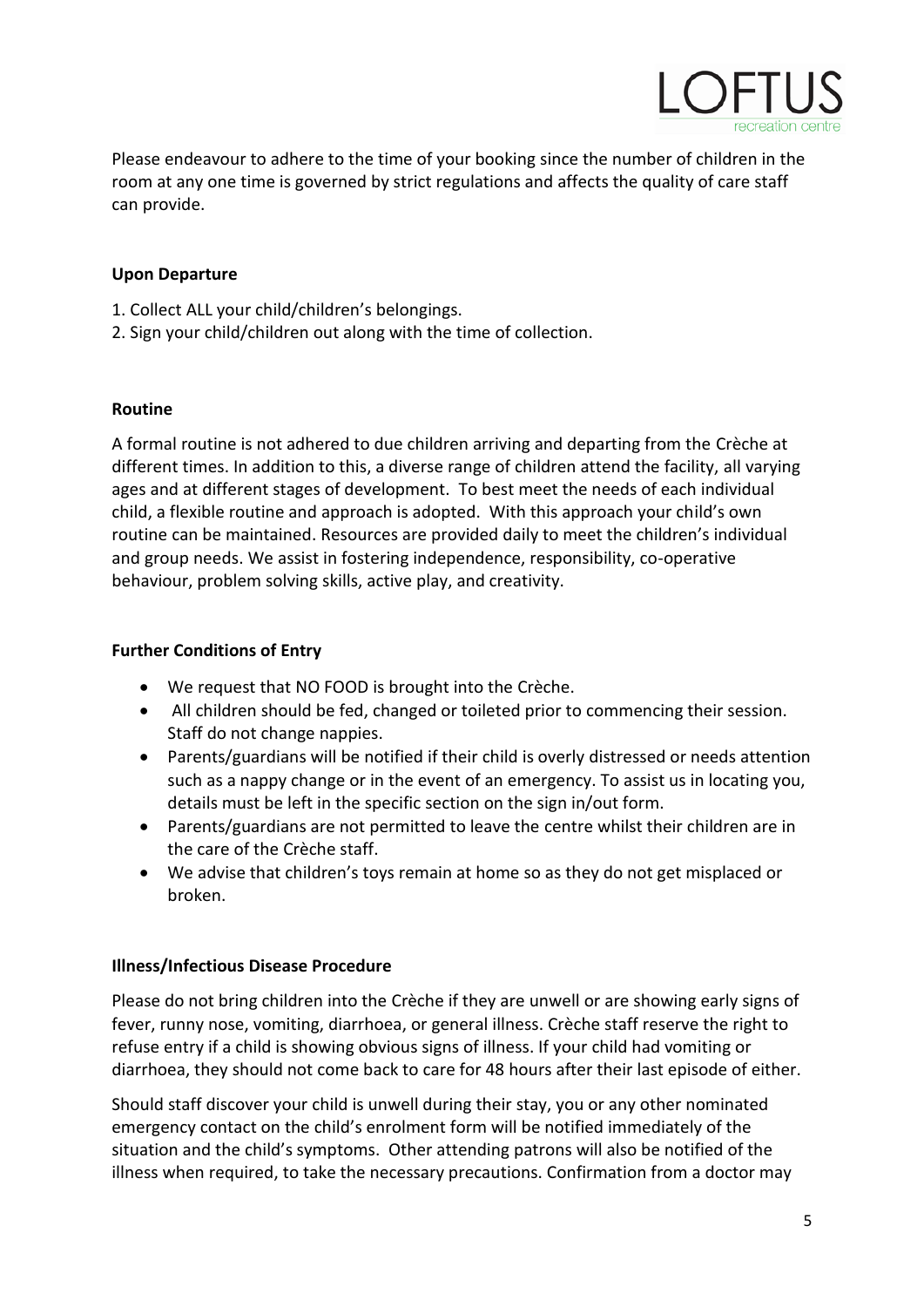

be required upon your child's return to the Crèche to ensure they have completely recovered from their ailment. Under legislation, we are required to notify patrons when we have had an outbreak of infectious disease.

### **Immunisation**

Under the 'No Jab, No Play' legislation, before enrolling a child, the Crèche will have to first obtain evidence that the child is:

- fully immunised for their age OR
- on a vaccination catch-up program OR
- unable to be fully immunised for medical reasons.

'Conscientious objection' is not an exemption under the 'No Jab No Play' legislation.

### **Behaviour Management**

A diverse range of children attend our Crèche every day, all varied ages and at different stages of development. Behaviour is managed in a positive and consistent age-appropriate manner, specific to each individual child, by experienced and qualified staff. In this way, children learn as they grow, to behave in a happy positive and appropriate manner when attending a social and group environment.

# **Emergency Evacuation Procedures & Training**

In the event of an emergency evacuation of the Centre, children will be evacuated to the following assembly area: Assembly Area – outside the main entrance in the carpark

In the interest of yours and your children's safety, parents are not to return to the childcare facility during this time. Please follow the direction of the staff in are of the facility where you are situated. You will be able to meet up with the Childcare team and your child/ren at the Assembly Area.

# **Staff Employment**

The staffing requirements regarding the Crèche are as follows:

- The Crèche Supervisor to hold a recognised Children's Services qualification (Note: if the Crèche Supervisor is unable to attend, Loftus will endeavour to find a cover who has this qualification; however this may not always be possible).
- All staff hold a current Working with Children Check.
- All staff hold a current workplace Senior First Aid and CPR certificate or equivalent
- All staff Have completed and have a current certificate in Anaphylaxis Awareness and Asthma Management.